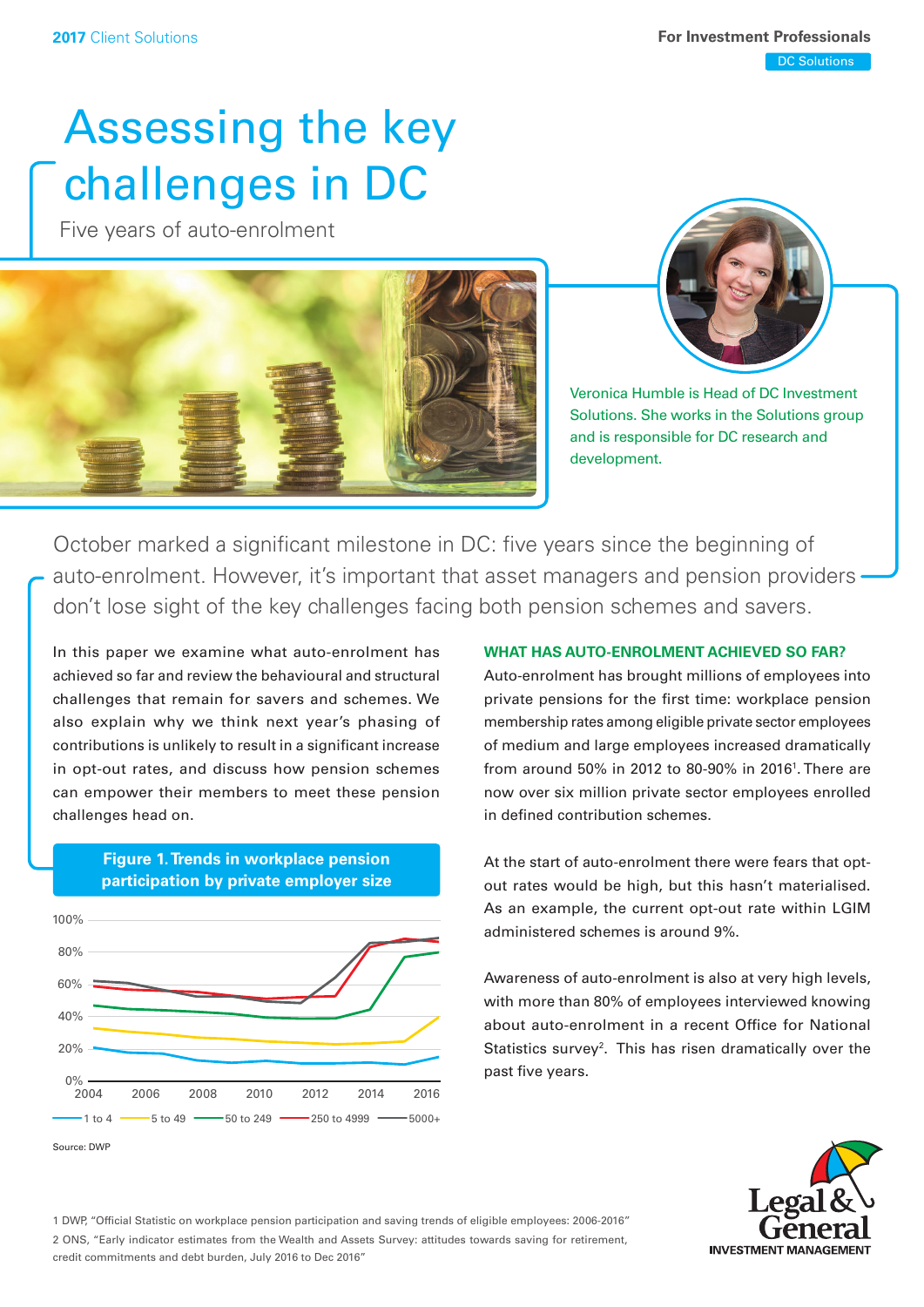Looking forward, employers of all sizes are due to be covered by February 2018, which will mark the completion of the phasing initiated in 2012. This should see even more savers enrolled, capturing small businesses and the self-employed.

**Figure 2. Percentage of interviewees** 



**WHAT ARE THE KEY CHALLENGES FIVE YEARS ON?** 

Whilst the overall implications of auto-enrolment are likely to be net-positive for individuals without sufficient savings, businesses and public finances, there are still crucial structural and behavioural challenges that remain for all key DC stakeholders.

#### **Insufficient levels of saving**

Much has been written about how these are difficult times for pension savers. The long-term transition away from defined benefit schemes, combined with stagnant wage growth and increased life expectancy are all part of the demographic challenges that LGIM have discussed in detail in our **[Long-term Thinking](http://www.lgim.com/uk/en/knowledge/thought-leadership/long-term-thinking/)**. This means that savers of all ages and stages can fnd it challenging to plan ahead for the kind of retirement they desire.

The combined minimum paid into a pension by employer and employee is set to rise from 2% of a band of earnings to 5% in 2018 and 8% by 2019. This is a more positive

 UK government, who may no longer need to bear the full backdrop for individuals, particularly those who had not made any pension provisions prior to auto-enrolment. It is also much needed positive news for finances of the cost of supporting insufficiently-funded retirees through welfare and public services.

 savings gap, which exists for many pension savers. A However, this will not in itself be sufficient to bridge the recent study by the International Longevity Centre-UK concluded that young workers in the UK will need to save 18% of their earnings each year in order to secure an adequate requirement income.

#### **How can pension schemes help?**

Good investment performance is extremely important for investor outcomes, so making sure your scheme reviews the default regularly and assesses its value for money should help achieve better outcomes. However, this alone may not be enough. Explaining the value of workplace pensions and making it easier for employees to increase their contributions may help members achieve more comfortable levels of retirement income.

## **Multiple retirement savings vehicles and increasing demands on savers' income**

With high housing values making it harder to save for a deposit, not to mention the other everyday calls on money, it's widely known that many prioritise capital for the short and medium term ahead of important additional retirement savings contributions.

 job. While pensions are viewed as the safest choice, there What is perhaps less widely appreciated is that there is a signifcant lack of consensus among those who are retirement savers as to the best saving vehicle for the is a large contingent of the population who favour other options such as property, ISAs, saving accounts and premium bonds. Furthermore, the rise of auto-enrolment has not led to material change in this over recent years (*Figure 3*).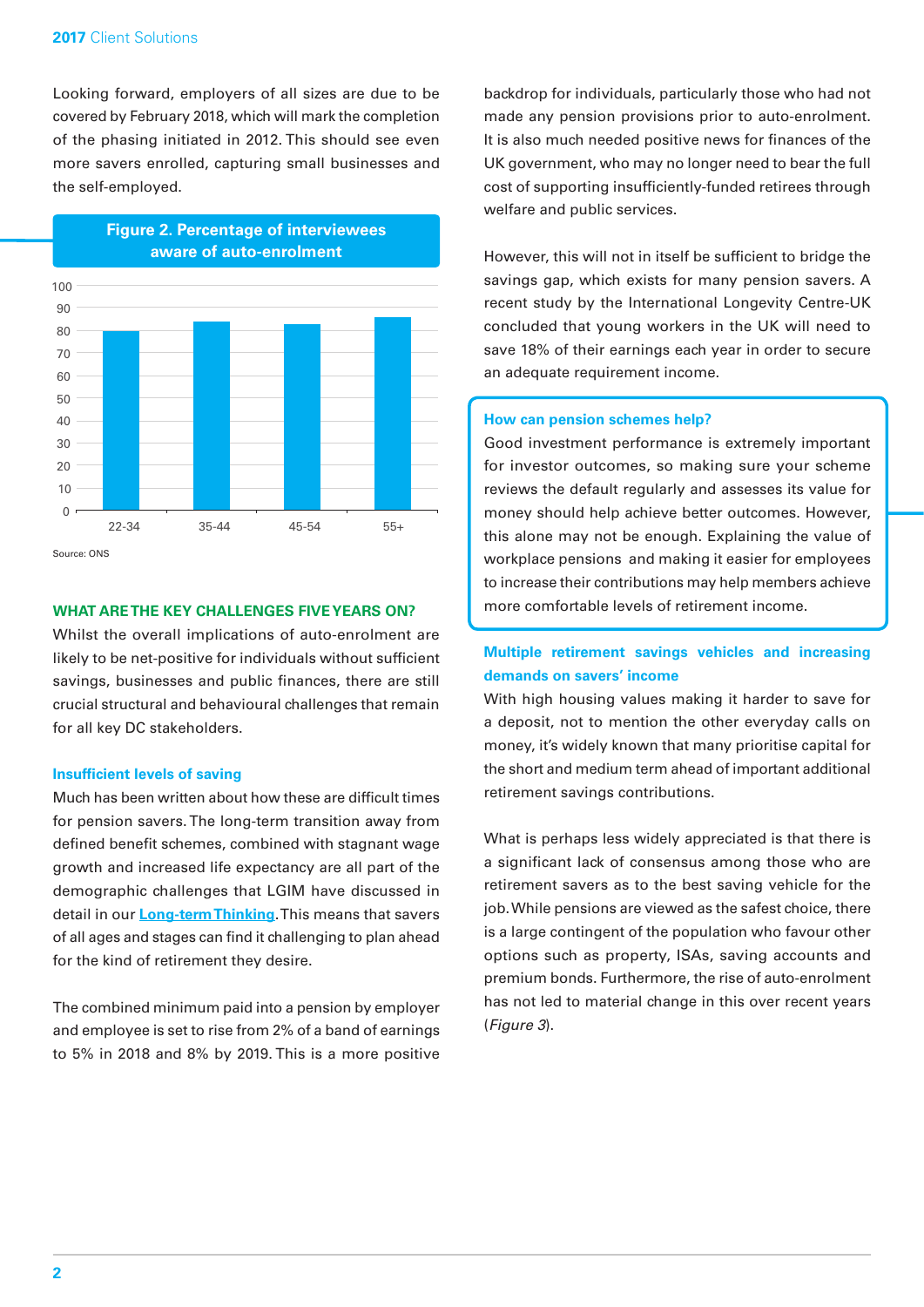

#### **Figure 3. Survey: what's the safest way to save for retirement?**

Source: Office for National Statistics3

#### **How can pension schemes help?**

Employees may beneft from additional education on benefits of workplace pensions, highlighting generous tax breaks offered by the government with DC pensions, as well as the power of matching company contributions. More flexibility to increase and decrease additional pension contributions may help members to balance pension needs and other calls on their money.

## **Perception of pensions as a cost and potential rise in opt-out rates**

In an environment where wages are squeezed and the cost of everyday living is a challenge for savers, some individuals may perceive contributions as a cost rather than a benefit.

 set to increase from 1% to 3% in 2018 and 5% in 2019, there In addition, as minimum contributions from employees are are fears that this may trigger new opt-outs, as people notice their pay checks decreasing. Some opt-outs may be inevitable, yet there are also reasonable grounds for optimism: awareness of pensions has risen dramatically over the last five years and 'Freedom and choice' pension reforms increased savers' sense of ownership over their pensions.

More importantly, auto-enrolment's reliance on opting out rather than opting in has previously yielded better than expected results, which is consistent with its behavioural economics theory as well as results for similar choice designs. In the UK, at the start of auto-enrolment the DWP's original estimated opt-out rates of 28%, whereas the realised opt-out rates for larger employers have turned out to be between 8% and 14%4 .

Another example will be the "Save more tomorrow" pension design in the US created by Richard Thaler, the winner of 2017 Nobel Prize in Economics. In one of the schemes who adopted the design, out of 162 participants who enrolled into automatic pension contributions increases only 3 opted out after the first increase and 23 after the second<sup>5</sup>.

 been low so far."6 In a recent qualitative study of auto-enrolment in small and micro employers, the DWP concluded that workers who remained in their workplace pension spent very little time considering whether to opt out and would typically consider automatic enrolment a good idea. Moreover, they "appeared relatively relaxed about the first stage of phasing (the increase from 1% to 3% worker contribution), having seen that the impact on their take-home pay has

<sup>3</sup> https://www.ons.gov.uk/peoplepopulationandcommunity/personalandhouseholdfinances/incomeandwealth/articles/earlyindicatorestimatesfromthewealthandassetssurvey/ attitudestowardssavingforretirementautoenrollmentintooccupationalpensionscreditcommitmentsanddebtburdenjuly2016todec2016

<sup>4</sup> National Audit Offce – "Automatic enrolment to workplace pensions", 2015 [https://www.nao.org.uk/report/automatic-enrolment-to-workplace-pensions/](https://www.nao.org.uk/report/automatic-enrolment-to-workplace-pensions)

<sup>5</sup> Professional Pensions "How 'Save More Tomorrow' programmes work", October 2017

<sup>6 &</sup>quot;Automatic enrolment: qualitative research with small and micro employers", DWP, October 2017